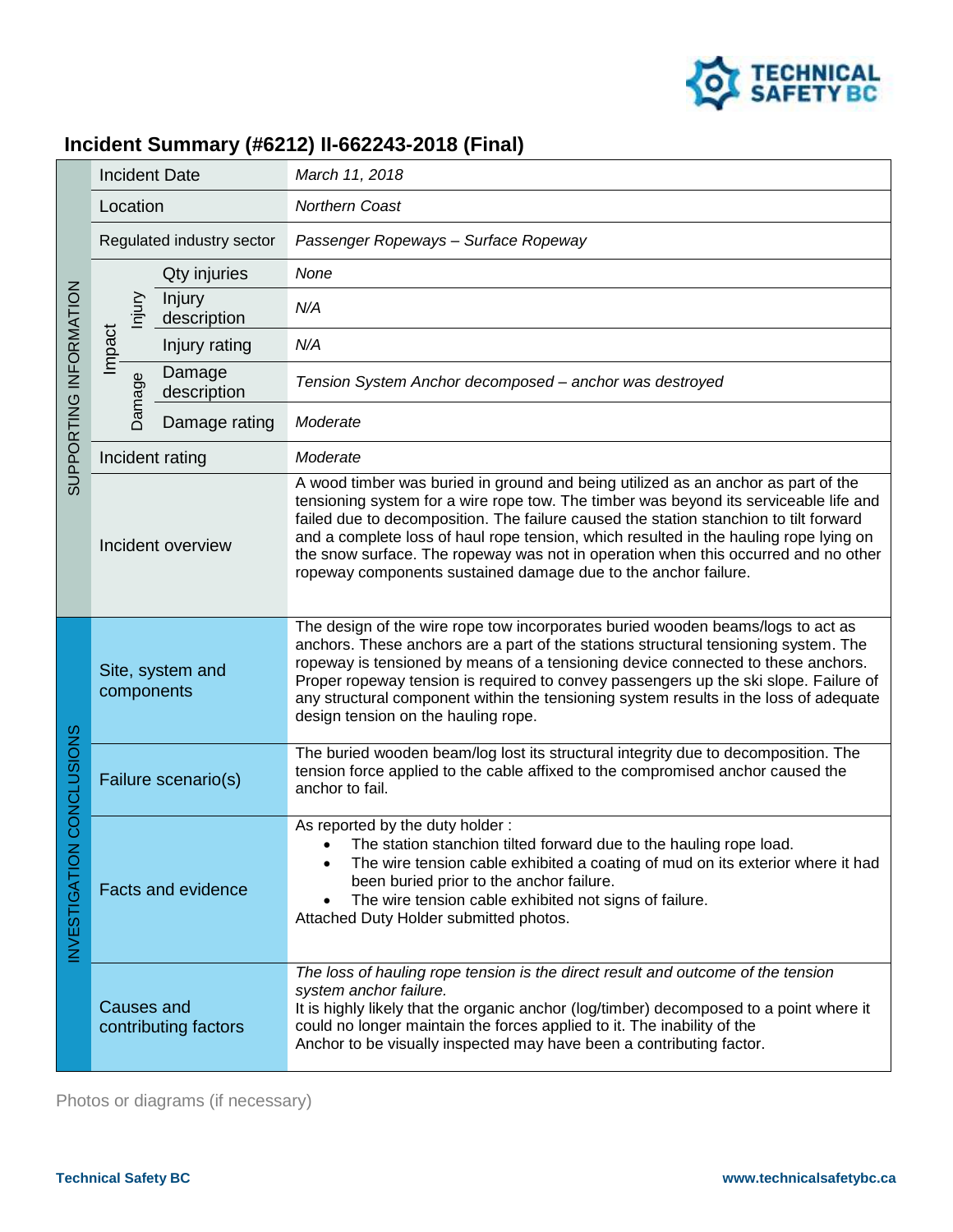



**Station tilted forward due to anchor failure**